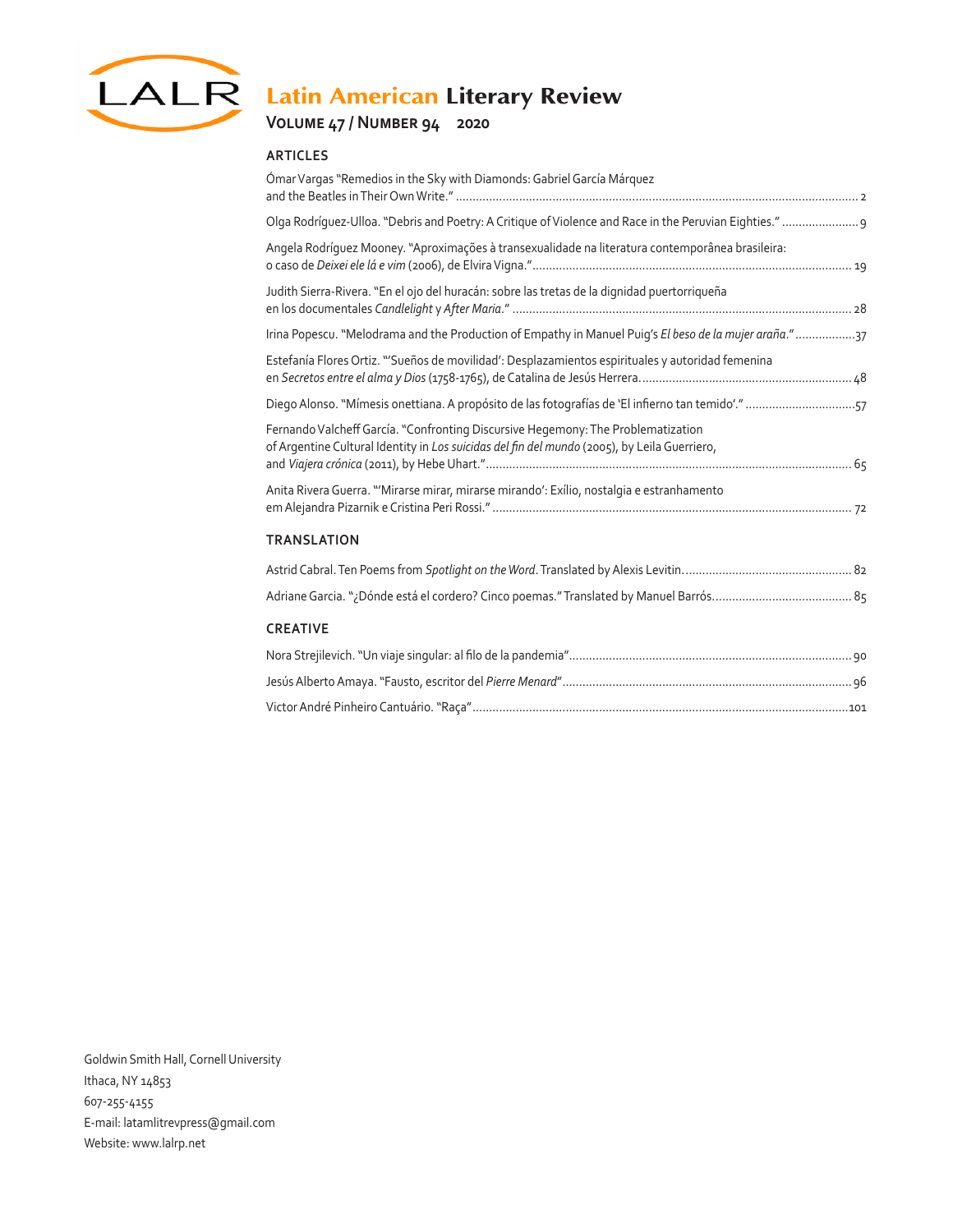

## **Root of Silence**

### Astrid Cabral Translated by Alexis Levitin

**Astrid Cabral** is a leading poet and environmentalist from the Amazonian region of Brazil. She is the translator of Thoreau's *Walden* into Portuguese. Recent collections of her poetry include *The Anteroom, Gazing Through Water*, *Word in the Spotlight, Intimate Soot*, and *Cage* (second expanded edition). Her poems have appeared in *Pleiades, Runes, Sirena, Amazonian Literary Review*, *Bitter Oleander, Catamaran, Cincinnati Review, Confrontation, Dirty Goat, Evansville Review, Per Contra, Poetry East, Poets at Work,* and *Osiris*. Her book *Cage*, Amazonian animal poems translated by Alexis Levitin, appeared from Host Publications in July 2008.

**Alexis Levitin** has published forty-four books in translation, mostly poetry from Portugal, Brazil, and Ecuador**.** In addition to three books by Salgado Maranhão, his work includes Clarice Lispector's *Soulstorm* and Eugenio de Andrade's *Forbidden Words*, both from New Directions. He has served as a Fulbright Lecturer at the Universities of Oporto and Coimbra, Portugal, The Catholic University in Guayaquil, Ecuador, and the Federal University of Santa Catarina, in Brazil, and has held translation residencies at Banff, Canada, Straelen, Germany (twice), and the Rockefeller Foundation Study Center in Bellagio, Italy.

#### **Root of Silence**

From where does silence erupt? From what entrails alleys corners squares avenues? With what balance of hours already lived does it reach me through my markings and my memories? From what sleepy mornings does it come, a left-over wisp of dream within the pillowcase? In what cistern, deep well, or lake does silence live, pregnant with speech, the apparition of a word in rags? In what inhospitable womb is it engendered, the voiceless fetus floating in the breeze, mute rhyme that never comes into a poem? From where does the gag of silence spring, sealing my mouth from speech? From where does the sharpened sword of silence come, that already in my throat slits my very word?

#### **Coelacanth**

Poetry? Coelacanth chant. Fossil fish swimming silent in the darkest depths.

Poetry? Muted song for muted ears in the midst of idiotic background noise.

Poetry? Song of the mad revealing without fear a secret, an apparition.

#### **Silent Language**

The word of the deaf-mute nestled in the gaze flows discreet, unspoken, never behind back or shoulder blade. And so it casts its filaments, weaves and interweaves warp, woof, weft, and gets to join in the general game. The word of the deaf-mute ignores the gift of sound and relies on a subtle dance. Ethereal design of fingers the casting of arms in arcs a face of expressive features reveal all that is hidden. Not every word is born in the hollow of the throat, the space between the lips. Many spring to sight from the signs of an entire body.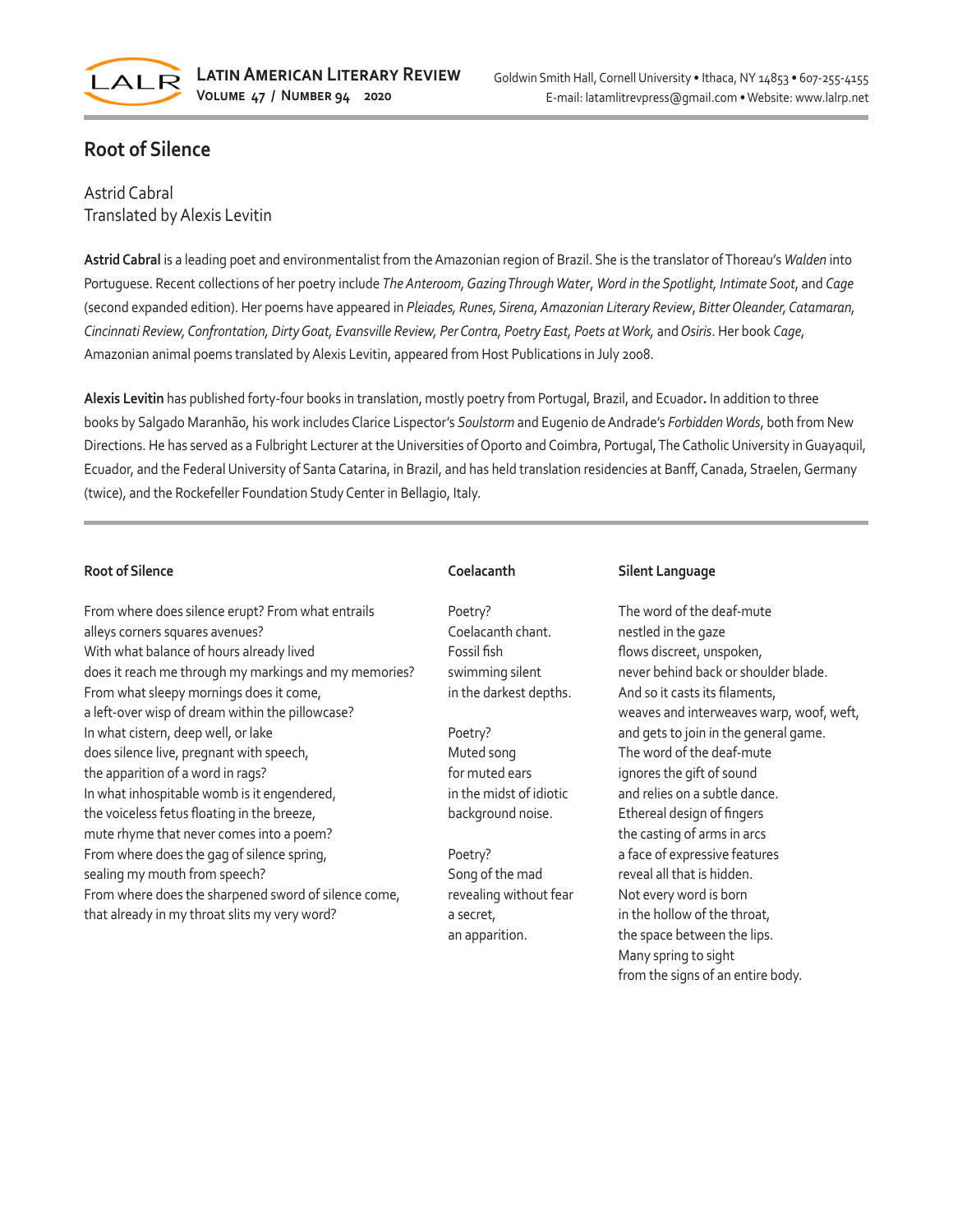#### **Gaze of the Poet**

A gaze to pierce through dust skin pores clothes and walls. A gaze to tear off scales and masks. A gaze to guess the coming rain from the cloud of now. To see green pastures beneath bright snow. To discern in the lake the millenary glacier. To sense in the island the submerged mountain. A gaze that casts itself beyond the present, seeing in the egg the bird, in the bird the flight.

#### **So Many Words**

So very many words and not one to embrace the strangeness of the soul.

How to clothe vague desires or strip bare secrets, prisoners of silence.

Turgid nocturnal heart far from the threshold of dawn sustains a dark silence.

Will there be a term to help on the path to the absurd adventure of bathing in pure light?

#### **A Certain Kingdom**

To open a book and read it is simple. Who says?

Without a fuss a certain kingdom takes its place.

From the printed page rise walls and iron gates.

A universe is founded where time advances or draws back by centuries.

While out there the rest of the world evaporates

no thunderbolt breaks the silence or shakes the island

No matter how daring no invader can manage to reach

beneath that helmet of hair and head the impregnable place.

#### **The Accused**

The whiteness of the paper only fools the careless eye: green forests flourish behind the pallid page.

The verse planted here can it redeem the act of cruelty: the pine tree snatched from earth, river, sky?

#### **In the Secret Ocean**

We who swim the subterranean waters of a secret sea confront the backs of those who will not contemplate our submerged and humble flow. --The professorial gaze reserved for lighthouses on the peaks of hills.

#### **Could There Be Silence**

Could there be silence beyond the stillness of a pause? Could silence be nothing but the absence of language?

Birds, whales, beasts, even man, be still and cleanse your listening.

Blood and sap fulfill as machines record the ritual of on-going life minimal sounds throughout our bodies.

Diminishing and discrete, eternal echoes crawl along in a procession without end.

The constant sound of water spreads with the humor of the winds or throws itself cascading in sudden leaps from the earth.

Flames snap and crackle in the occasional fire and gargle in the gullet of somnolent volcanoes.

And avalanches of snow? And the music of the spheres? And the residual sounds of that old big bang?

Silence, the illusion of deafness.